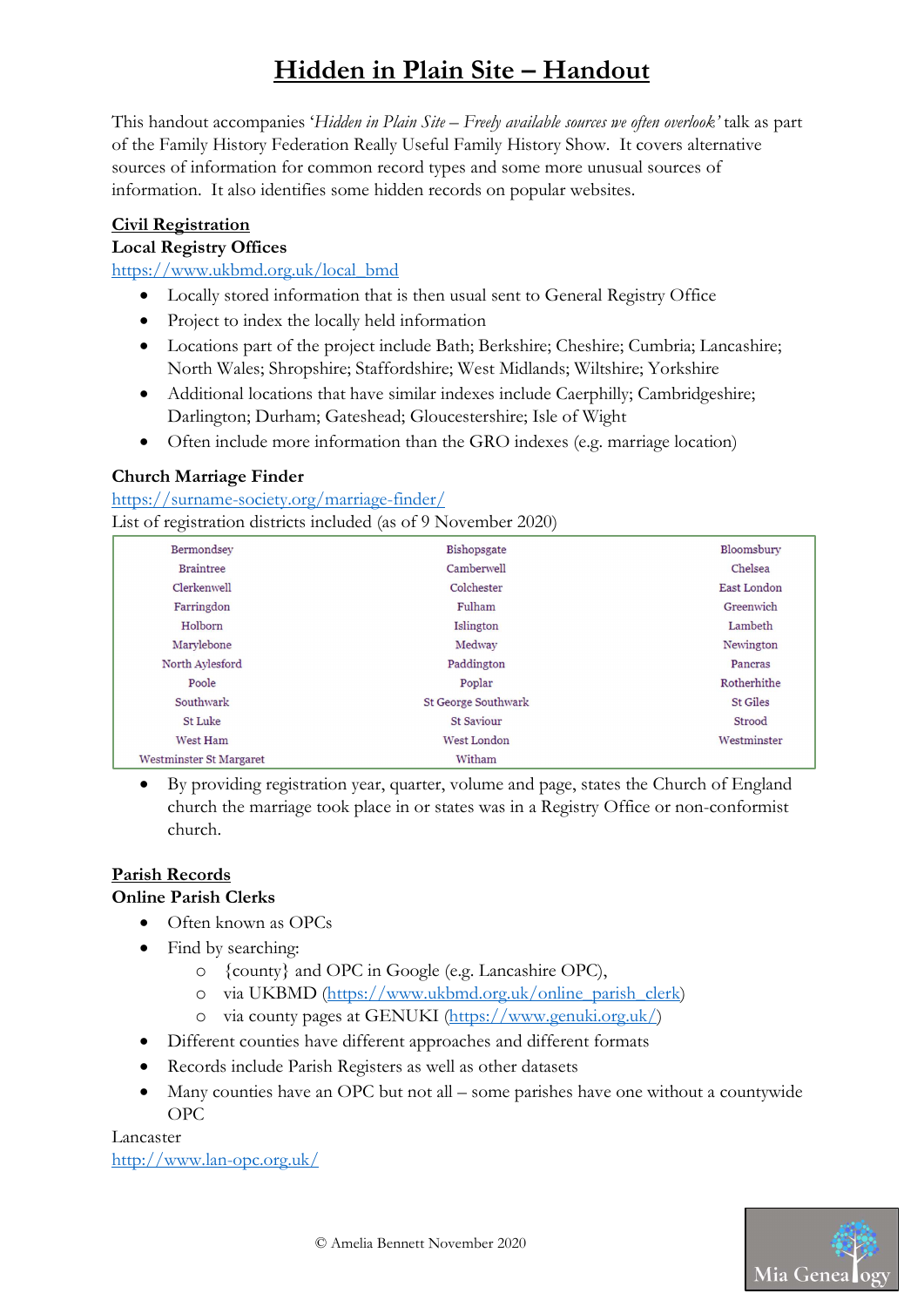- Church Record based
- Anglican and other denominations
- Search by whole county
- Search by church/chapel, parish, village/town, within distance
- List of churches for each parish
- Historical data on parish

Sussex

http://www.sussex-opc.org/

- Access via Parish, Place of Worship or Record Type
- Baptisms, Marriages, Burials
- Monumental Inscriptions
- Census
- Wills note these include full transcripts
- Indexes to Journals/Magazines
- Postcards & Images
- Directories, Poll Registers, Protestation Returns, Gazette

#### Wiltshire

https://www.wiltshire-opc.org.uk/genealogy/

- Free log on required
- Parish based
- Places of Worship
- Contiguous Parishes
- Various links and transcripts
- Photo galleries

#### FamilySearch Catalog

https://www.familysearch.org/search/catalog

- Digitisation of the microfilms
- Access depends on contract with providing Record Office
- Symbols help indicate access



 $\bullet$ 

• Locked images



· Images available

- Filter for online record sets (select 'Online' under Availability)
- Counties that are open include Cambridgeshire (BTs), Cheshire, Cornwall, Derbyshire, Devon, Dorset, Durham, Essex (BTs), Lancashire (incl. Manchester), Norfolk, Warwickshire
- Records include items beyond Church of England Parish Registers or Bishops Transcripts in some cases so worth checking other items for those counties

#### Medway Ancestors (previously CityArk)

- http://medway.adlibhosting.com/
- Fully scanned copies of Medway (Kent) Parish registers available as a PDF

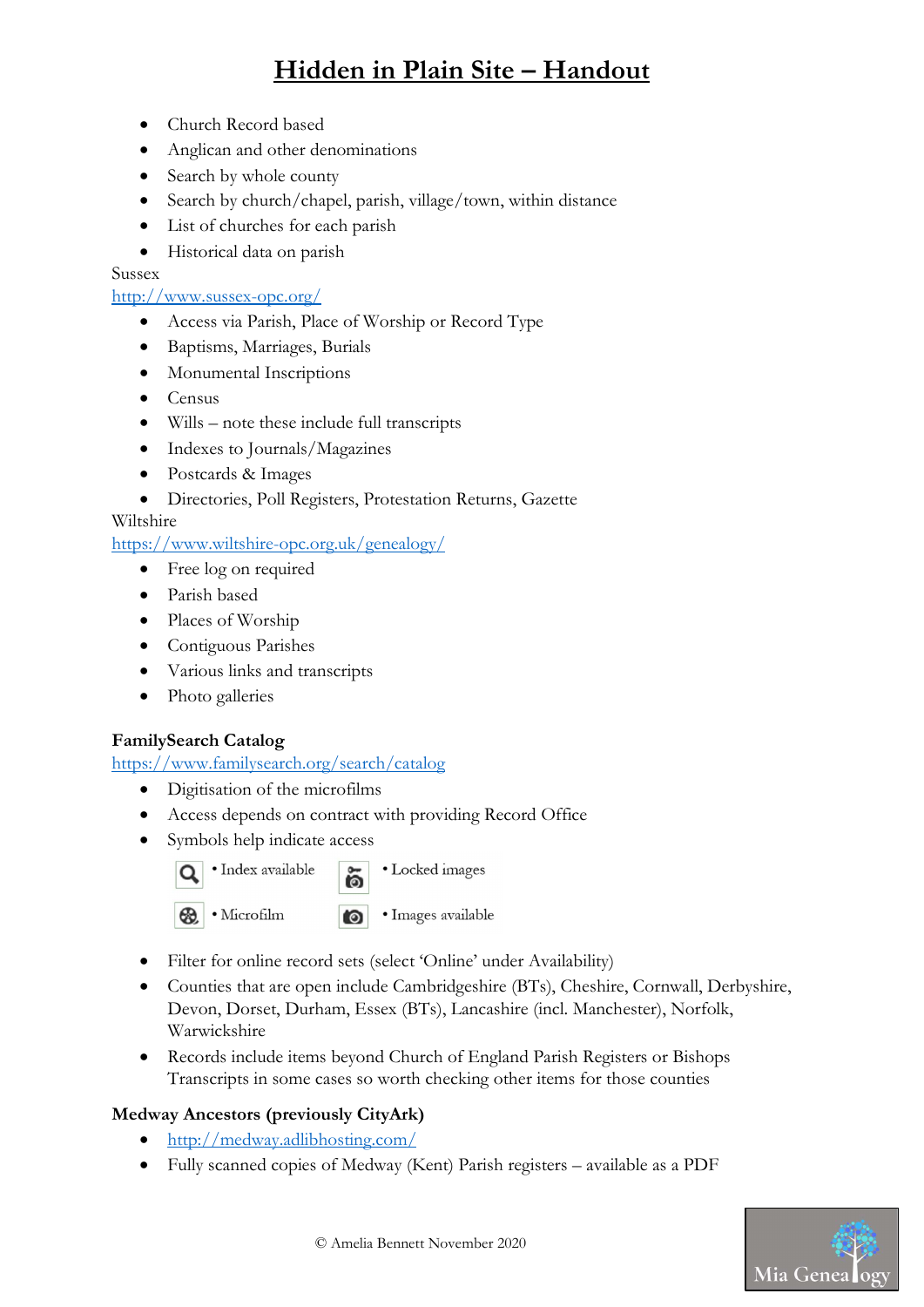- Other records are indexed but only limited are digitised
- Exception is Images database (old receipts, photos, postcards) use Advanced Search and tick digital only

#### One Place Studies

- Register of One Place Studies http://www.oneplacestudy.org/
- Society of One Place Studies https://www.one-place-studies.org/
- List of One Place Studies at UKBMD https://www.ukbmd.org.uk/one\_place\_study

#### Other sources

- Village Historical Societies search for {Village name} and history or society or group
- Archaeological Societies often at county level so search for county or parish and 'Archaeological'
- Cyndi's List https://www.cyndislist.com/ search under County then 'Locality Specific'
- GENUKI https://www.genuki.org.uk/ go to County then 'Towns and Parishes'
- Dusty Docs http://www.dustydocs.com Covers UK as well as Australia and New Zealand and links to websites containing Parish Records
- Online Genealogical Index https://www.ogindex.org/ links to records available for each parish

#### Archives

#### County Archives

- Search for county and 'archive' or 'record office' to find website
- Search Catalogue look into record information as often detailed transcript
- Special Projects often links to additional sites that have been set up as part of a special project
- Facebook look for Facebook group or page for the Archives which alert new record sets, additions to the online catalogue and events

#### The National Archives Discovery Catalogue

https://discovery.nationalarchives.gov.uk/

• Online catalogue for National Archive and over 2,500 other archives

#### Scotland Archive Network

http://catalogue.nrscotland.gov.uk/scancatalogue/search.aspx

- Online catalogue covering more than 50 Scottish archives
- Search or browse
- Drill into item level information

#### The National Archives Digital Microfilm

https://www.nationalarchives.gov.uk/help-with-your-research/research-guides/free-onlinerecords-digital-microfilm/

- Variety of records with A-Z provided
- Images of records originally filmed on microfilm available as downloadable PDFs

#### Anglo American Legal Tradition

Home Page: http://aalt.law.uh.edu/

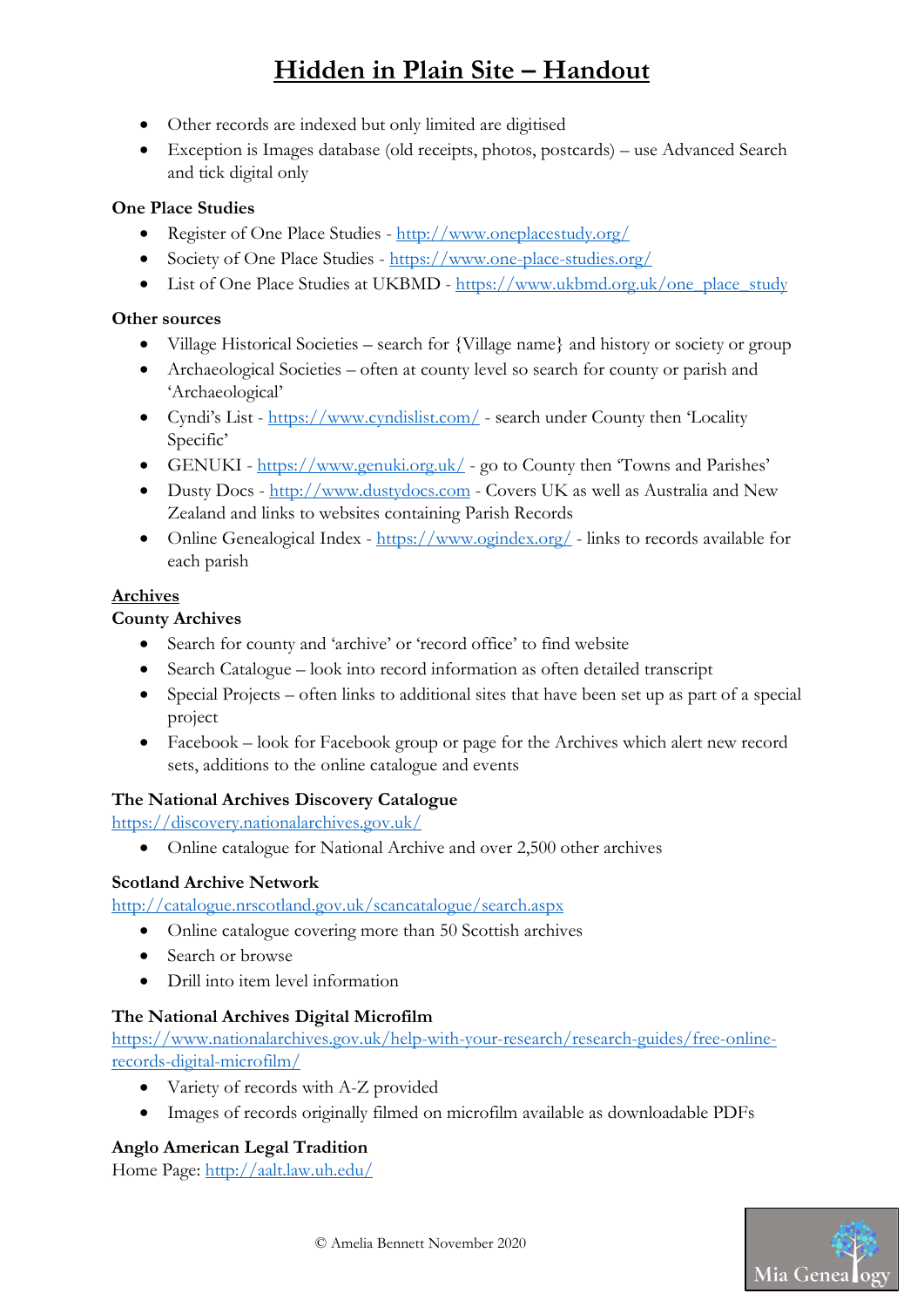Wiki: https://waalt.uh.edu/index.php/Main\_Page

- Digitised images of various legal documents stored at The National Archives
- Selection of documents only
- Use Search on Wiki to find names and/or places within the short abstracts of the documents
- Use TNA Catalogue reference to find

### Digitised Books

# Internet Archive

http://www.archive.org/

- $\bullet$  Search metadata information stored in description of item good for searching places
- $\bullet$  Search text contents information stored in item as found by OCR good for searching surnames
- Search TV news captions uses the subtitles produced for the TV news
- Search archived web sites known as the 'Way Back Machine' identifies searched word in the top metadata of website – finds cached pages including of websites that no longer exist
- Way Back Machine at top of page at Internet Archive paste in a broken URL to see if the pages have been saved in the past

### Google Books

### https://books.google.com/

- Snippet view only small sections of book visible use search within the book to find other relevant entries
- Free eBooks state 'Read' under information can search within document add to 'My Library'

## Haithi Trust

https://www.hathitrust.org/digital\_library

- Digital Preservation Repository
- Public domain documents can be viewed in full
- Items in copyright are searchable

#### FamilySearch Books

https://www.familysearch.org/library/books/

- View 'Full text results' gives snippet of information for all results (even if 'Protected')
- 'Public' is accessible in full at home via website

## Probate

#### Online indexes

- Andrew Millard's Recent Indexes to English, Welsh, Scottish and Irish Probate Records
	- o http://community.dur.ac.uk/a.r.millard/genealogy/probate.php
		- o Search for specific probate jurisdictions
		- o Links to books (see previous section)
- FamilySearch Wiki
	- o https://www.familysearch.org/wiki/en/England\_Probate\_Records
	- o Replace England by Wales, Scotland or Ireland